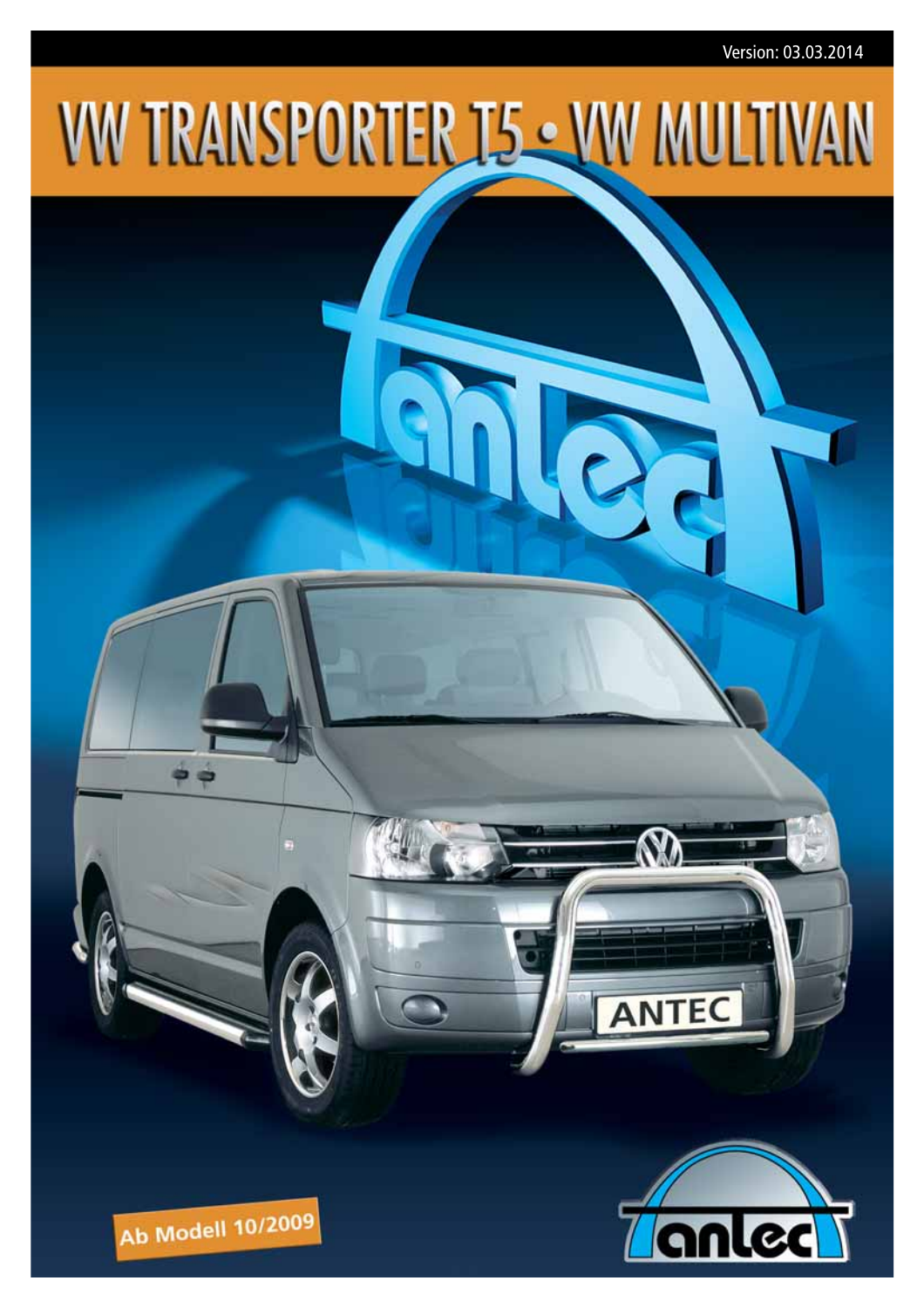

**1514313**

**EU-Pedestrian Protection Bar 60 mm (not mountable with PanAmericana 4 Motion)**

EU-Personenschutzbügel 60 mm (nicht montierbar mit PanAmericana 4 Motion)

**Stainless steel** / Edelstahl



**1514041** 

EU-cross pipe 42 mm (EU-certificate is valid with 1514013) EU-Querrohr 42 mm (EU-Gutachten nur gültig mit 1514013) **Stainless steel** / Edelstahl



## **1514217**

**EU-Spoiler protection pipe cranked (EU-Approval pending,**  delivery after official approval, not mountable with PanA**mericana 4 Motion, mountable with Parctronic)** EU-Spoilerschutzrohr gekröpft (nicht montierbar mit PanAmericana 4 Motion, montierbar mit Parktronic)





**<sup>1514003</sup>**

**60 mm lamp holder, lamp holder without clamp (without TÜV-license, mountable with Parctronic)**

Lampenträger 60 mm, ohne Klemmlampenhalter ohne TÜV-Gutachten, montierbar mit Parktronic

**Stainless steel** / Edelstahl



**1514185 EU-Vent grill 13 mm**  EU-Lüftungsgitter 13 mm **Stainless steel** / Edelstahl





**Oval side bar 90 x 45 mm with dots (Wheel base 3000 mm,**  not mountable with PanAmericana 4 Motion, not fitting at **platform truck)**

Flankenschutzrohr 90 x 45 mm oval (Radstand 3400 mm, nicht montierbar mit PanAmericana 4 Motion, nicht montierbar am Pritschenwagen)

**Stainless steel** / Edelstahl